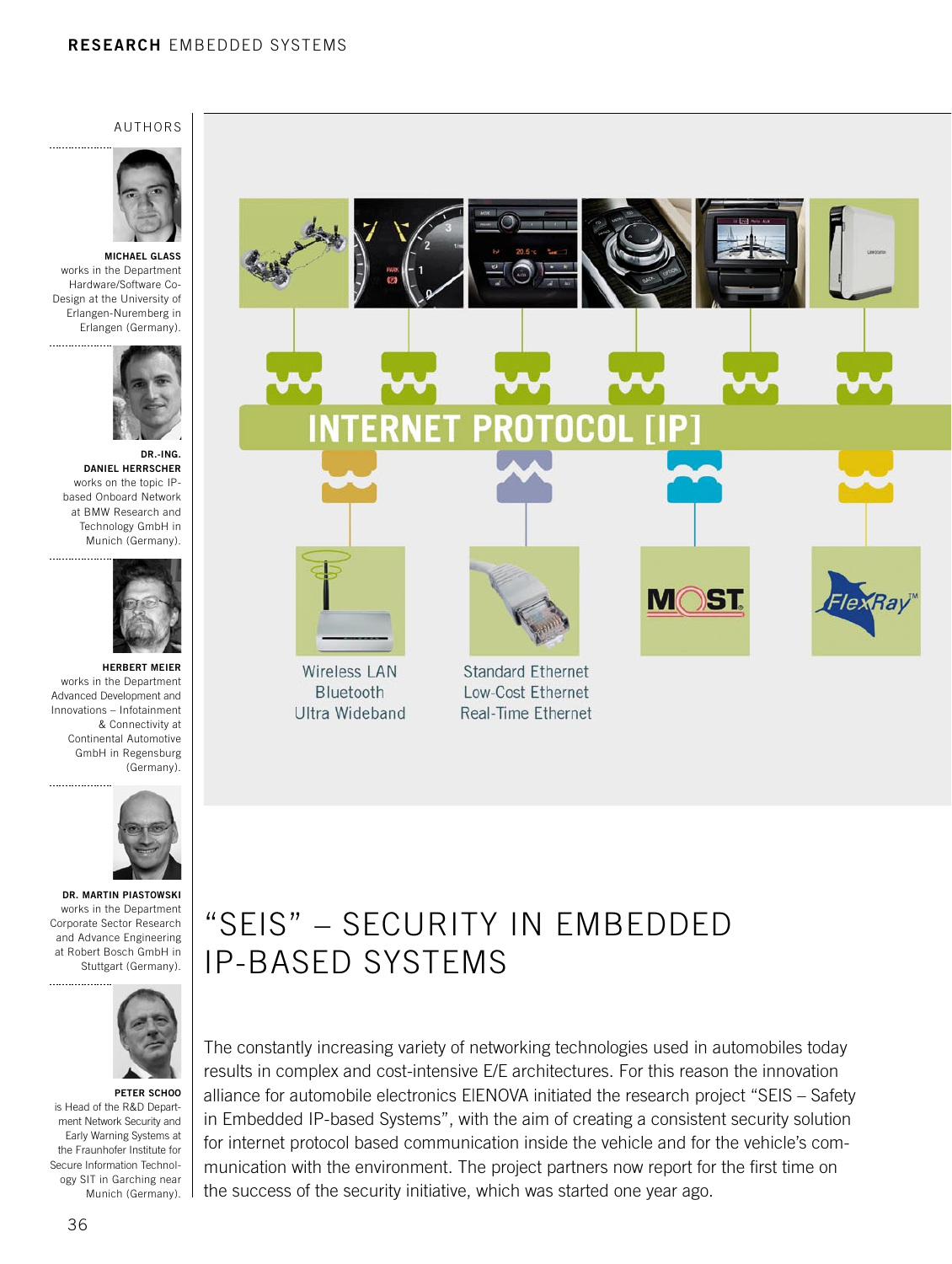

|  | <b>INTRODUCTION</b> |
|--|---------------------|
|--|---------------------|

- 2 THE PROJECT SEIS
- 3 Subproject IP based networks
- 4 Subproject Systems Software / Middleware
- 5 SUBPROJECT SECURITY
- 6 Subproject Evaluation and Optimisation
- **7** THE DEMONSTRATORS
- 8 CONCLUSION

#### 1 INTroduction

A modern vehicle features a complex communication infrastructure: up to seventy electronic control units (ECUs) are interlinked with up to five networking technologies, ❶, that in turn are connected to each other via gateways. Also outside of the vehicle there are a great many technologies of various kinds. Their highly specific protocols are in most cases not directly compatible and so prove a stony path for innovations that require additional communication standards. This impediment to innovation is to be lifted through the use of the internet protocol (IP) as the standard, interdomain networking technology in the vehicle.

The research work focuses on safety, since the outset operating safety has been a key success factor for the German automotive industry. A consistent communication standard can help to reduce the complexity of interlinks in the vehicle and so raise operating safety on a sustainable basis. Besides safety the SEIS project gives special attention to security against unauthorised access and manipulation. The more strongly the vehicle is integrated in the environment, the greater the requirements become that security has to fulfil.

#### 2 THE PROJECT SEIS

The project SEIS of EIENOVA, the innovation alliance for automotive electronics [1], is sponsored by the Federal Ministry of Education and Research BMBF as part of its IKT2020 programme and the federal government's high tech strategy. The project is scheduled to run for three years with a total budget of  $\epsilon$  18 million.

Involved in the project are the companies Alcatel-Lucent Deutschland AG, Audi AG, Audi Electronics Venture GmbH, BMW AG, BMW Forschung und Technik GmbH, Continental Automotive GmbH, Daimler AG, EADS Deutschland GmbH, Elektrobit Automotive GmbH, Infineon Technologies AG, Robert Bosch GmbH, Volkswagen AG, the Universities of Erlangen-Nürnberg and Karlsruhe, the Chemnitz and Munich Universities of Applied Sciences, the Fraunhofer Institute for Communication Systems ESK, and the Fraunhofer Institute for Secure Information Technology SIT. The entire project is coordinated by BMW Forschung und Technik GmbH in Munich.

The cooperative project is divided into six subprojects (SPs), ❷. Based on the communication system requirements developed in SP 1 potential solutions are researched in the following subprojects and finally implemented in the form of demonstrators in SP 6. The expected challenges and potential approaches to solutions from SP 2 to 6 are depicted in the following.

#### 3 SUBPROJECT IP BASED NETWORKS

The object of this subproject is to create the technical framework for realising the large scale applicability of IP based networks in the car. Assuredly this will not supersede all communication technologies used at present in the car. A realistic goal therefore is to continue using a number of today's technologies on an IP based network and to use new technologies only where necessary. In this case too there are no plans for the automotive industry to undergo complete in-house development. In the ideal case we can fall back on established technologies that are already being used in great numbers on other branches of industry.

In recent years the field of automation and industrial technologies has already witnessed the development of IP based network technologies optimised for enhanced reliability and real time requirements. The experience gained with these mostly Ethernet based real time variants and their technical framework represent the starting point for evaluating potential solutions for the automotive sector. On the basis of the various system approaches and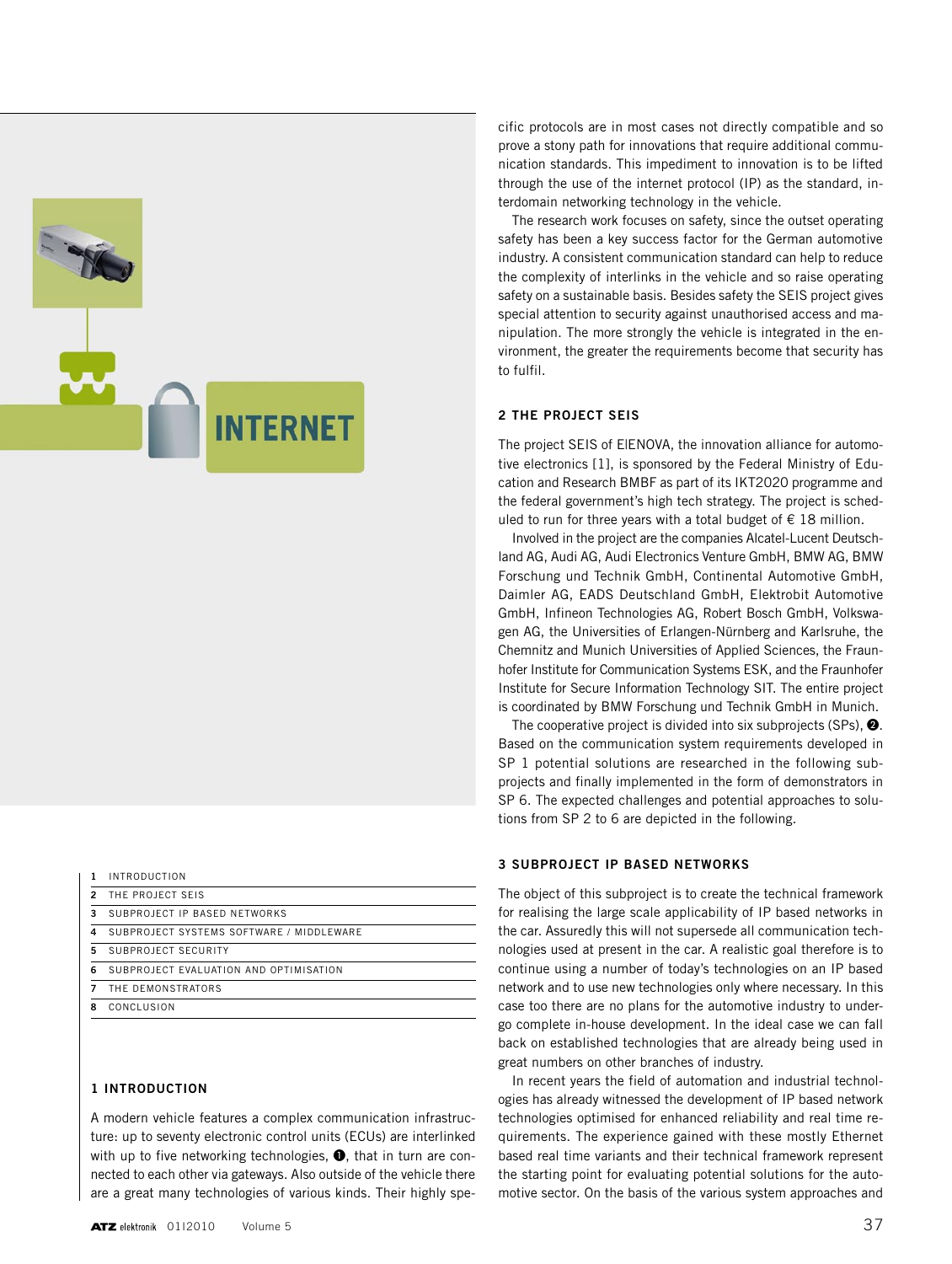#### IPv4 or IPv6?

Soon internet providers will no longer be able to assign every customer a unique IPv4 address – the address space is virtually exhausted. In future therefore IPv6 will be adopting a more important role than before. At the same time there is a whole series of applications in and around the vehicle based on IPv4 that cannot be immediately realised. The project SEIS therefore investigates hybrid scenarios allowing both IPv4 and IPv6 devices.

the requirements specific to automotive processes we shall be investigating a range of physical layers and network topologies for their properties on these fields of application.

The rapid evolution on the multimedia sectors has given rise to basic technologies and protocols that transfer multimedia data in real time over IP. These are for instance the protocols RTP and RTSP for streaming, PTP for synchronisation, and diverse QoS standards on various layers. The Audio Video Bridging Working Group (AVB) of the IEEE is presently standardising specific expansions to the Ethernet standard that are intended to safeguard the quality of real time media streams as high as the security level on Ethernet and IP based networks.

If we are to arrive at consistent IP based communication in the car we shall have to find solutions to a number of technical challenges on the higher levels too. Besides the internet protocol in the stricter sense (see info box on IPv4 and IPv6) its family also extends to a number of sister protocols, e.g. for routing or controlling resources. Control units in the vehicle will be unable to map the whole range of internet protocols. The technical solution for these devices will therefore have to be limited to a minimum.

#### 4 SUBPROJECT SYSTEMS SOFTWARE / MIDDLEWARE

Middleware is the name given to systems software that provides basic functionality for distributed software applications. The classical tasks of middleware, for instance, involve providing both a

local and an interdevice communication infrastructure on the application level (distributed function calls), managing distributed resources in the system, and providing system-wide services (e.g. addressing services).

The usual practice today is for the networking technology used in the vehicle to specify also a middleware solution depending on the application domain. For instance we have the Most NetServices based on the Most bus. Often the "virtual Most bus" is used for the local interprocess communication. In other domains data are transferred on the basis of simple signals.

These extant solutions are not directly compatible and so require complex gateways if they are to uphold interdomain communication. When for instance a device connected to Flexray in a car is to execute an action at the request of a Most device, e.g. to configure a parameter, this is what happens: The Most device sends a function call to a Most function block in the central gateway. This then sends the corresponding Flexray signal to the executing device. In the process parameters may be recoded or a Most message translated into more than one Flexray signal, et cetera. When the Flexray device returns a response this in turn is received by the gateway that recodes it in appropriate form before sending it back to the Most device. When realised in the car a simple transaction between two devices becomes a complex interaction between three devices, whereby the mediating gateway requires applications knowhow and has to be adapted accordingly to any changes in the application.

Using the internet protocol can simplify this situation. A consistent, scalable middleware solution facilitates direct interdomain communication, ❸. In the above example the two devices could communicate directly via the same IP middleware without the need for a gateway. Even when the devices are interlinked with different network technologies, only an IP router is needed as the mediator that does not need any applications knowhow.

The actual objective of the Systems Software subproject is the development of IP based vehicle middleware for interdomain applications. A range of middleware configurations are planned for the various device classes – what is important is that also a smaller device can communicate directly with a more powerful one.We are al-



❶ Control units in a vehicle (greatly simplified) ❷ SEIS subprojects

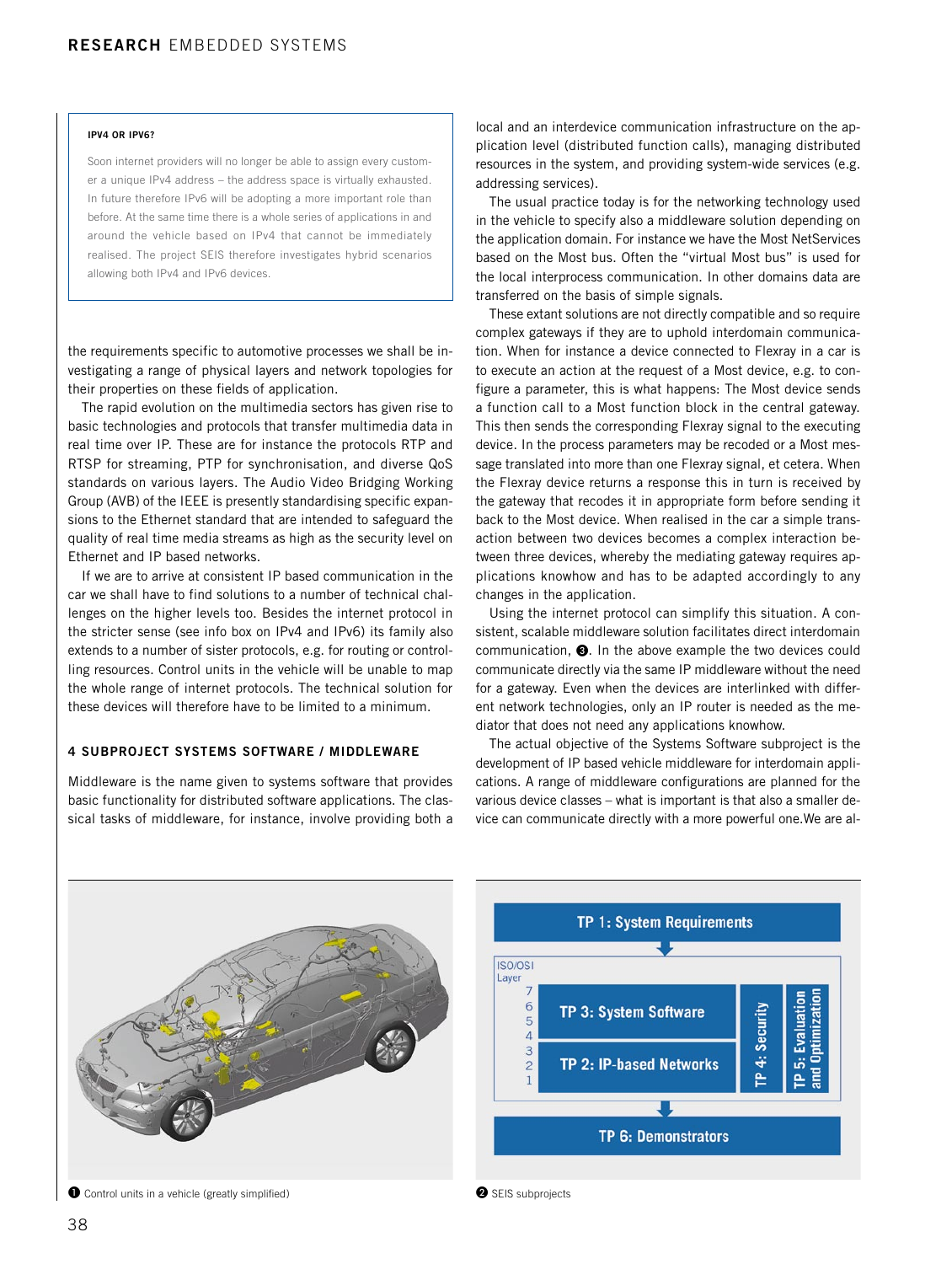so planning to participate in the corresponding knowledge pools (e.g. Autosar and GENIVI) so that we can integrate our findings there at an early stage and so advance standardisation between makers.

#### 5 SUBPROJECT SECURITY

The objective of the Security subproject is to provide the entire system with a robust and data saving design, the former to withstand wanton attack, the other to counteract overload and errors. In order to safeguard proper functioning at all times we focus our work on the vehicle's ability to withstand attack.

It must be verified that all of the requirements for communication within the vehicle must also allow implementation by means of IP, without detriment to the reliability of individual onboard systems or the vehicle's operating safety. This also involves reconciling real time capability, robustness, error tolerance, and QoS requirements with the security requirements.

Besides robustness IP based communication in the vehicle must also address security objectives like authenticity, integrity, confidentiality, and data protection on the appropriate level. In this respect we must analyse and develop needs based security functions [2] like authentication; access and function call authorisation; overload protection from attack; and cross section functions like key management if we are to safeguard and protect each function according to the various operating modes in a system architecture.

Owing to the wide distribution of IP technology, integrating this in the onboard network architecture poses a serious potential risk. In a first step therefore the IP networked, embedded control units are mapped in a domain model that represents the protection needs of the subsystems and builds up on these the security concept for the entire system. In addition this model will take into account the protection requirements and the security problems that can be expected, and so provide a reference for the communication infrastructure in the vehicle.

Depending on their individual necessity, defined security objectives like authenticity, integrity, and confidentiality must be safeguarded for the homogeneous communication infrastructure we are targeting. On IP based networks there are a great many methods for achieving these objectives. Solutions for protection against attack and abuse are known from the IT environment. If these are to apply to the particularities of automotive needs they may have to be adapted or expanded.

Besides the control units, also applications and shared functions have a dedicated need for protection when handling their interactions. Security incidents must be recorded and the limits observed for error detection and correction, robustness, and reliability. In addition we should investigate how the software can be exchanged safely by control units and how this can be protected against manipulation.

Communication with entities outside of the vehicle gives rise to questions about the authenticity of the communication partner and the suitable transport mechanisms. Switching between different physical transport media should be a transparent process for the communication partners if live links are not to be disrupted. The requisite degree of authenticity, integrity, and confidentiality of transmitted data must be defined specifically for each application and translated into technical concepts that prevent manipulation and risks for the driver, the vehicle, and the vehicle's direct vicinity.



❸ IP based vehicle middleware

This involves analysing attacks that may have an adverse effect on the system or its functions. The requirements generated in the wake of changes to the threatening situation, when the vehicle is linked directly to the internet, are received and translated into the appropriate protective measures.

In addition we must identify measures for maintaining the IT security level of a new vehicle over its whole life cycle. In contrast to computer systems in office and consumer environments that are supplied on a regular basis with new patches and virus signatures the security management for control units embedded in vehicles



❹ Evaluation and optimisation by means of virtual prototyping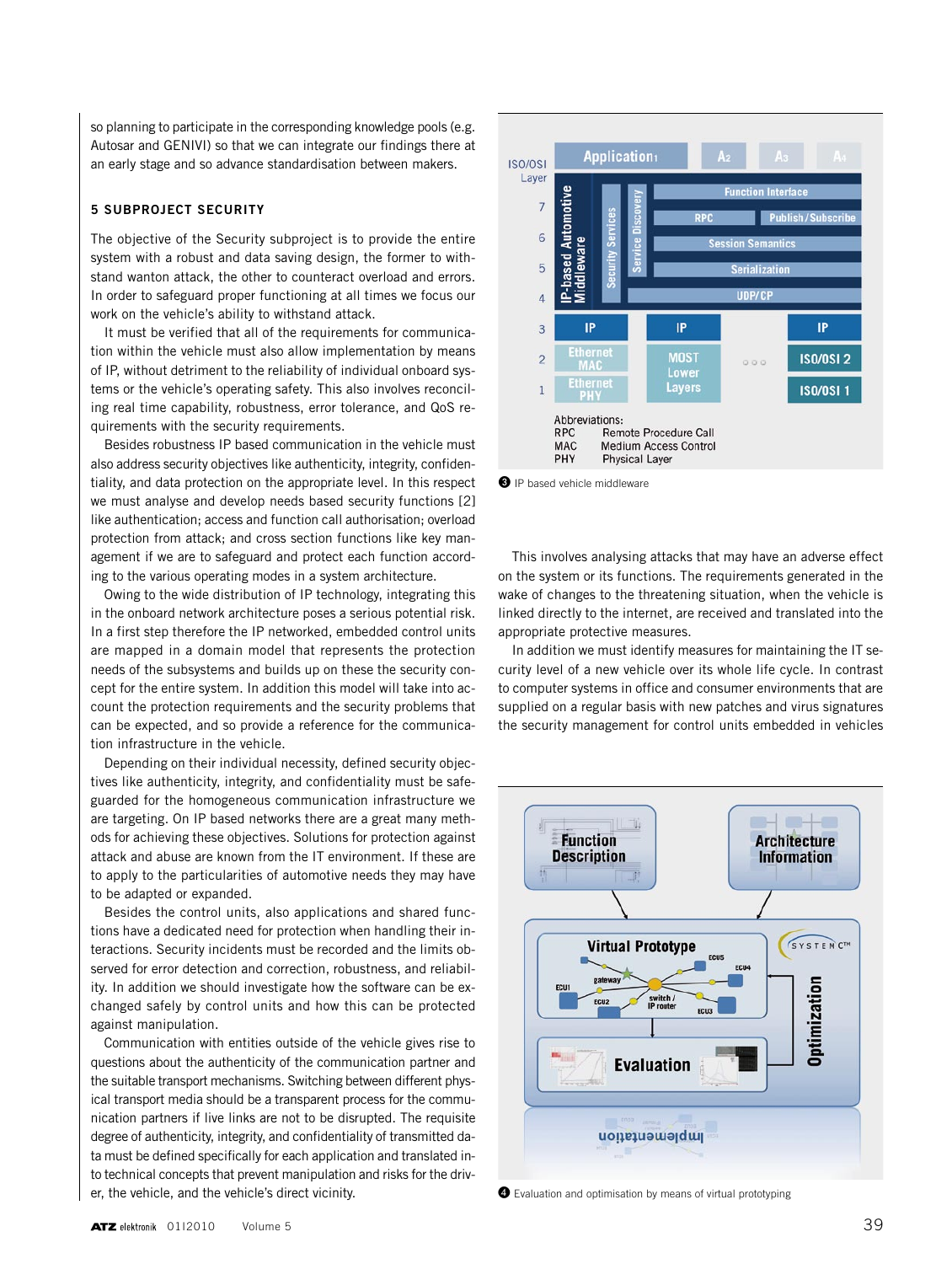is far more difficult. On the one hand vehicles are not accessible at all times, and on the other only software legitimised and authorised by the maker may be used in service management.

#### 6 SUBPROJECT EVALUATION AND OPTIMISATION

As the Flexray example has shown in the past, converting to a new communication technology has a serious effect on the design process for the whole E/E architecture of a vehicle. The challenges in the context of IP based technologies are found in the integrated modelling of different topologies with special couplers, of communication controllers inside the control units, and of the function interfaces. Against the background of gruelling real time requirements and cost restrictions quality characteristics like real time capability, energy efficiency, and reliability should be analysed and the entire E/E architecture optimised in line with these criteria.

The objective is to find a method for the early evaluation of IP based E/E architecture variants. One potential approach is based on a combination of formal and executable specifications,❹, that, both formally and in a simulation, can take into account and quantify the effects of decisions on architecture as early as the design phases. Based on the modelling and simulation language SystemC [3] this approach allows the virtual integration of various technologies, couplers, control units, and the distribution of functions in an executable model of the E/E architecture. Owing to virtual prototyping there are no longer any waiting times until all components become available. Instead future E/E architectures are simulated on the computer as virtual prototypes including time response, energy consumption, et cetera This serves to minimise the risks associated with the design stages [4] because the corrections and optimisation methods can be identified and implemented at an early stage.

One previously unexploited potential of virtual prototyping lies in the exploration of smart energy management strategies. Converting to IP based technologies with its flexible networking topologies presents new opportunities for cutting energy consumption and therefore CO<sub>2</sub> emissions during operation. The project SEIS examines in particular the behaviour of communication clusters powering up and down during operations and the utilisation of various power modes for the interfaces. The efficiency of these measures depends decisively on the selected distribution of functions. In this respect virtual prototypes are the key to an energy optimised design of IP based E/E architecture.

#### 7 THE DEMONSTRATORS

All OEMs involved in the SEIS project are each planning to build a vehicle that will present the advantages of IP based communication as a hands-on experience. The basis will be provided by extant vehicle components expanded with the relevant IP and security functions. In addition there will be technology demonstrators allowing us to integrate key requirements in test setups. Among other things the demonstrators should exhibit the following properties:

- : real time properties like assured latencies for e.g. adaptive driver assistance, control, and sensor data
- : assured bandwidth for audio and video, assured delivery of information
- : robust coexistence of real time and best effort traffic on the same network technology
- plug and play communication between the most diverse devic-: es in the vehicle
- reliable interaction with coupled devices and with functions connected via the internet :
- authentication and authorisation of functions :
- protection from diverse attacks and overload situations. :

#### 8 CONCLUSION

The large number of network technology variants used today in cars leads to complex and cost intensive E/E architectures. This is an impediment to the introduction of innovations that then require additional networks between functions in the vehicle.

The project SEIS will reduce the complexity of the electronic architecture by providing the basis for IP as a common networking technology for control units in the motor vehicle. The SEIS subprojects will cover the whole communication stack from the technologies to the applications. The project focuses on a consistent security solution for IP networked systems.

The findings of this project will create the essentials for all fields of data networking in the vehicle. These will allow us – despite the growing complexity of the onboard electronics – to develop new innovative solutions in future as well that will maintain a high standard of security and reliability.

By expanding the pool with most German OEMs, key suppliers, technology partners, and renowned research institutes we can expect the solutions generated by the project to meet with broad acceptance from both industry and research.

#### **REFERENCES**

- **[1]** http://www.eenova.de/projekte/seis/
- **[2]** C. Eckert, IT-Sicherheit: Konzepte Verfahren Protokolle, 6. Auflage,
- Oldenbourg, 2009
- **[3]** http://www.systemc.org
- **[4]** C. Haubelt, J. Teich und R. Dorsch. Entdecke die Möglichkeiten.

In Design&Elektronik (8):22–27, 2008.